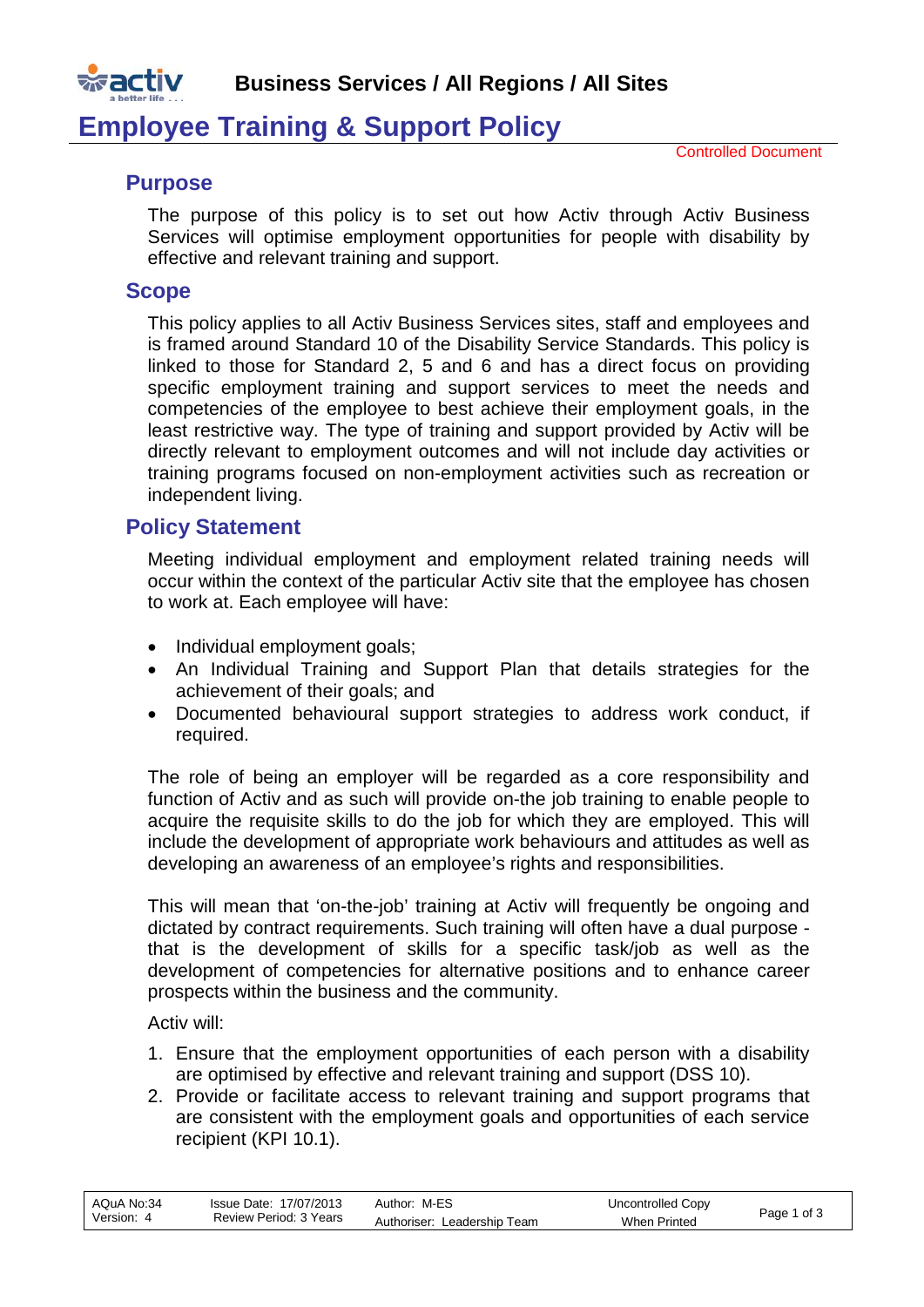

# **Employee Training & Support Policy**

Controlled Document

- 3. Apply the concept of "least restrictive alternative" by providing information and access to support services that may result in minimising possible restrictions and barriers and thus increasing opportunities for an individual.
- 4. Ensure that the type of training and support provided is directly relevant to employment outcomes. Day activity or training programs focused on recreation or independent living are not considered a service purview of programs funded under Commonwealth employment programs.
- 5. Monitor each employee's perceptions, feedback and/or satisfaction on the extent to which training and support was relevant and effective.
- 6. Refer employees to services that meet their non-employment needs.

## **Key Performance Standards**

- All employees will have a [Training and Support Plan](http://activnet/Intralogic/content/279.pdf) that has been planned, implemented and reviewed according to the procedures documented in the [Employee Human Resource Manual](http://activnet/Intralogic/content/64.pdf) under the section called, [Employee](http://activnet/Intralogic/content/260.pdf)  [Training and Development.](http://activnet/Intralogic/content/260.pdf)
- All employees will have a scheduled annual opportunity (with or without their advocate) to communicate their individual needs and employment goals so that services can be customised for that individual.
- All employees will have access to any information that may facilitate appropriate choices, the achievement of their goals or broaden their choice options.
- All employees will have access to information provided by an "Employee Notice Board" and or "Information Corner".
- All employees will have an scheduled annual opportunity to provide feedback about:
	- o The level of choice they have about training and support opportunities; and
	- o The quality, quantity and relevance of the training and support provided.

## **Relevant Legislation**

- Disability Discrimination Act, 1992.
- Disability Services Act, 1986.
- Equal Opportunity Act, 1984.
- Equal Opportunity for Women in the Workplace Act, 1999.
- Fair Work Act, 1999.
- Guardianship and Administration Act, 1990.
- Human Rights and Equal Opportunity Commission Act, 1986.
- Minimum Conditions of Employment Act, 1993.
- Occupational Safety and Health Act, 1984.
- Racial Discrimination Act, 1975.
- Sex Discrimination Act, 1984.
- Privacy Act, 1988.
- Privacy Amendment (Private Sector) Act, 2002.
- Workplace Relations Act, 1996.

| AQuA No:34 | Issue Date: 17/07/2013 | Author: M-ES                | Uncontrolled Copy   | Page 2 of 3 |
|------------|------------------------|-----------------------------|---------------------|-------------|
| Version: 4 | Review Period: 3 Years | Authoriser: Leadership Team | <b>When Printed</b> |             |